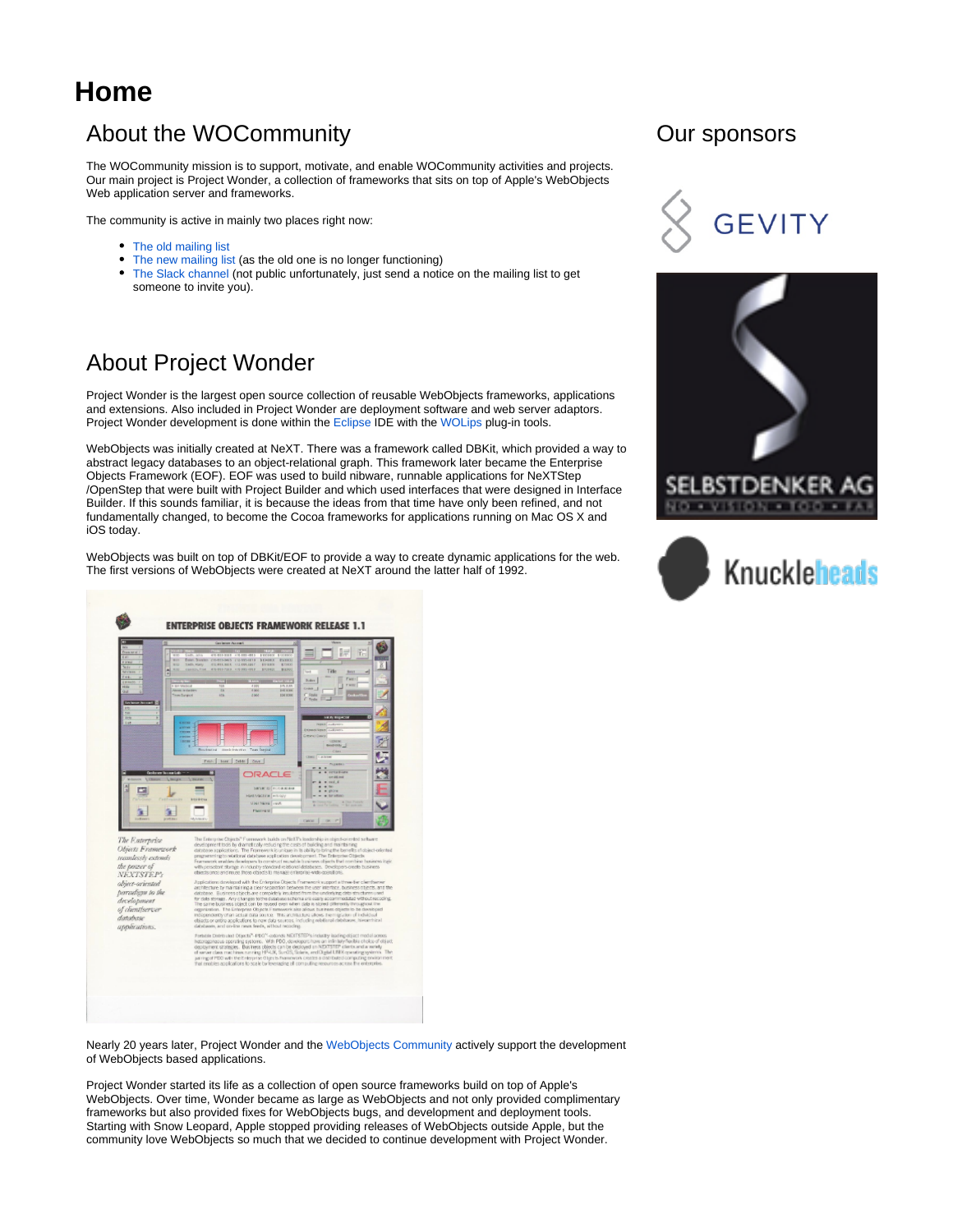It provides a powerful and mature set of Object-Oriented frameworks for managing Object-Relational Mapping (ORM) to any JDBC-compliant database, Session Management, Undo/Redo/Revert, Ajax, Web Services, full Java Client applications, Rapid Application Development, file upload/download and many other popular internet and enterprise application technologies.



#### Java on the Web, Done Right!

Enjoy working in a clean and elegantly designed set of coherent, consistent frameworks. Delight in spending your time implementing features instead of fussing with infrastructure. You don't have to deal with EJB, J2EE containers, Struts and the like. There is no need to hand edit XML and use dependancy injection to get the pieces to co-operate. Of course, WebObjects has full access to the universe of Java libraries (JavaMail, Apache projects, etc.) and the cross platform portability that Java developers depend on.

You can develop and deploy on any OS that can run Java (the WebObjects license does says that you have to develop on Apple hardware, so developing in Windows or Linux on a Mac is ok). This allow you to use other Java libraries with Project Wonder, many in the community use libraries and tools like Apache Commons inside their WebObjects apps.

### What's in for Cocoa developers

Since WebObjects was in Objective-C in the past, it shares some design patterns with Cocoa. You use Cocoa because you like clean APIs, good tools, faster development process and turnaround, and KVC ? WebObjects, because of its NeXT foundation, shares a lot of concepts coming from Cocoa (especially Foundation). You don't use java.util.Vector, you use com.webobjects.foundation.NSArray, which should be familiar to you. You can also use Project Wonder as a back-end for your Cocoa (and Cocoa touch) application, in fact many members of the community use Project Wonder as the back-end of their iOS applications.

#### It's to build Web applications, not Web sites

You might have notice that Project Wonder is not used on many "public" Web sites, and the main reason to that is that Project Wonder was made to build Web applications, not Web sites. If you only want to have a contact form or make a read-only Web site, Project Wonder is not a tool for that. But if you need to build a Web app that needs to fetch and update content, WebObjects is your friend. It's funny to see people go crazy over some Web frameworks to create Web apps, because WebObjects was doing that since day one.

### I'm a Cocoa developer, why should I use Project Wonder?

Well, you use Cocoa because you like clean APIs, good tools, faster development process and turnaround, and KVC ? WebObjects, because of its NeXT foundation, shares a lot of concepts coming from Cocoa (especially Foundation). You don't use java.util.Vector, you use NSArray, which should be familiar to you. You can also use Project Wonder as a back-end for your Cocoa (and Cocoa touch) application.

#### I'm a J2EE developer, why should I use Project Wonder?

If you are a J2EE developer, forget what you learned about EJB and Struts, you will be glad to use EOF and components instead. But the fun part is that you don't need to learn a new language. You can reuse some of the code of your J2EE apps, and the official Project Wonder IDE is based on Eclipse. If you ever used Apache Cayenne or Tapestry, you will feel even more at home.